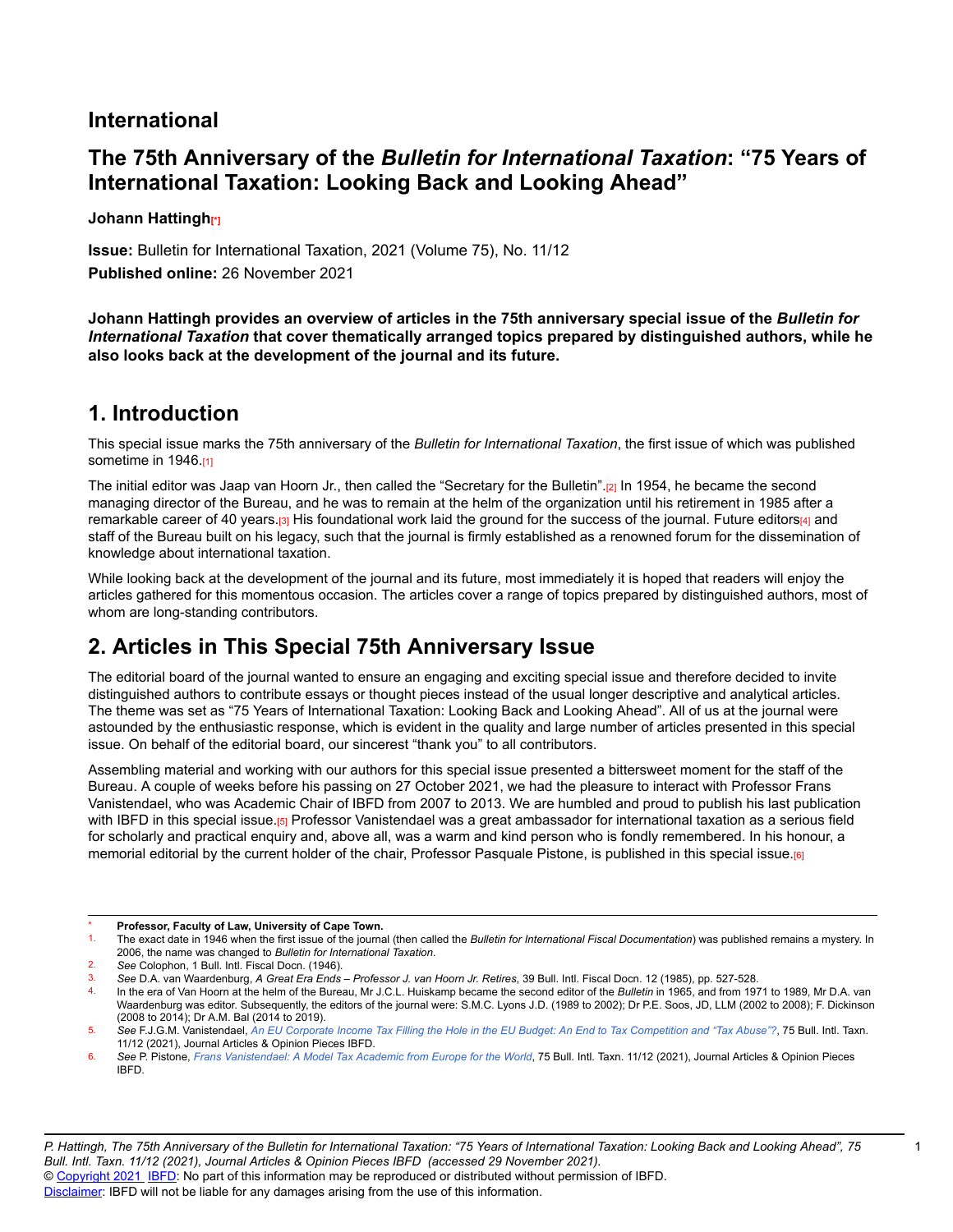The articles in this special issue are arranged in three broad themes. The themes reflect the type of material that has become the staple of the journal: essays that illuminate the international tax regime and potential future changes; reflective and analytical articles about the state of the worldwide network of model-based income tax treaties and the many unresolved legal and policy questions about them; and contributions about regional and comparative tax topics. Each of these lend themselves perfectly to the overall theme of looking back and looking ahead.

### **2.1. The international tax regime today and its past**

The decade leading up to this journal's jubilee has been dominated by major reform projects undertaken by prominent institutional actors who impact the development of the international tax order. Several of these projects, ranging from taxation measures to address the digitization of economic activity to addressing cross-border tax avoidance and evasion, are of an ongoing nature and present a once-in-a-generation opportunity for meaningful change. It is therefore appropriate to present contributions that consider these ongoing reform projects at the outset of this special issue.

In *The International Tax Regime at 100: Reflections on the OECD's BEPS Project*, Reuven Avi-Yonah,[7] in a historical note, traces the intellectual origins of key aspects of the so-called Two Pillar proposal that stems from the OECD's Committee of Fiscal Affairs. He illustrates the origins of sales-based factors to allocate residual profits tax to market jurisdictions, and the single tax principle. Avi-Yonah's account reveals an age-old process of transplantation whereby concepts and constructs found in the taxation systems of powerful countries such as the United States are likely to find their way into the taxation systems of many others, where they will need to be assimilated.

Stephen Shay[8] makes a compelling case in *The Deceptive Allure of Taxing "Residual Profits"* for simplification of the OECD/ G20 Pillar One proposal given expected modest tax revenue gains by market countries. Graeme Cooper[9] continues the missive about the OECD/G20 Pillar One proposal in *Building on the Rubble of Pillar One*. He traces how the proposal set out to jettison "pillars" of the existing international tax architecture from dematerializing the permanent establishment concept to partly neutralizing the arm's length notion and de-recognizing separate corporate personality. Most immediately, the apparent revolution is being diminished in current machinations to refine Pillar One, but perhaps future international tax reforms will embroider on the three crumbling keystones identified by Cooper.

In Some Considerations on the Limitation of Substance-Based Carve-Out in the Income Inclusion Rule of Pillar Two, Luís Eduardo Schoueri<sub>[10]</sub> scrutinizes the current iteration of the OECD/G20 Pillar Two proposal that will seek to introduce a global minimum tax on corporations. In his assessment, the detail of the substance-based carve-out calls into question whether it is based on any rational policy, such as recognition of value creation in a source jurisdiction.

The goal of aligning the location of taxation with the location of value creation is carefully considered by Angelo Nikolakakis[11] in Aligning the Location of Taxation with the Location of Value Creation: Are We There Yet!?!. He enquires whether the OECD/ G20 Base Erosion and Profit Shifting Project and the resulting Two Pillar proposal has the ultimate aim of tax base alignment, or tax base expansion?

Stepping away from the detail of the OECD/G20 proposals for international tax reform of the day, Parthasarathi Shome<sub>[12]</sub> in *The Absence of a Stable Core in the International Taxation Regime* unpacks five dynamic areas that explain why the international tax regime appears to be in continuous flux. Looking to the future, whilst in the long term the UN as a home for international taxation might provide a stabilizing institutional architecture, more immediately Shome calls for the creation of a global fiscal organization that might be founded on the contours of the OECD Inclusive Framework.

The bouquet of essays on the international tax regime is concluded by John Prebble[13] in *Tax Competition's Terminological and* Factitious Lure. His closely argued essay detangles market competition from tax competition to unmask the latter as a construct devoid of steady meaning with consequences that are contested. The utility of tax competition as a potential lodestar to explain the course of development of the international tax regime is thereby brought into question.

 $\mathfrak{p}$ 

<sup>7.</sup> R.S. Avi-Yonah, The [International](https://research.ibfd.org/#/doc?url=/linkresolver/static/bit_2021_11_o2_3%23bit_2021_11_o2_3) Tax Regime at 100: Reflections on the OECD's BEPS Project, 75 Bull. Intl. Taxn. 11/12 (2021), Journal Articles & Opinion Pieces IBFD.

<sup>8.</sup> S.E. Shay, *The [Deceptive](https://research.ibfd.org/#/doc?url=/linkresolver/static/bit_2021_11_o2_5%23bit_2021_11_o2_5) Allure of Taxing "Residual Profits"*, 75 Bull. Intl. Taxn. 11/12 (2021), Journal Articles & Opinion Pieces IBFD.<br>8. G.S. Cooper *Building on the Bubble of Pillar One*, 75 Bull. Intl. Taxn. 11

<sup>9.</sup> G.S. Cooper, *[Building on the Rubble of Pillar One](https://research.ibfd.org/#/doc?url=/linkresolver/static/bit_2021_11_o2_8%23bit_2021_11_o2_8)*, 75 Bull. Intl. Taxn. 11/12 (2021), Journal Articles & Opinion Pieces IBFD.

<sup>10.</sup> L.E. Schoueri, Some Considerations on the Limitation of [Substance-Based](https://research.ibfd.org/#/doc?url=/linkresolver/static/bit_2021_11_o2_10%23bit_2021_11_o2_10) Carve-Out in the Income Inclusion Rule of Pillar Two, 75 Bull. Intl. Taxn. 11/12 (2021), Journal Articles & Opinion Pieces IBFD.

<sup>11.</sup> A. Nikolakakis, Aligning the Location of Taxation with the Location of Value [Creation:](https://research.ibfd.org/#/doc?url=/linkresolver/static/bit_2021_11_o2_17%23bit_2021_11_o2_17) Are We There Yet!?!, 75 Bull. Intl. Taxn. 11/12 (2021), Journal Articles & Opinion Pieces IBFD.

<sup>12.</sup> P. Shome, The Absence of a Stable Core in the [International](https://research.ibfd.org/#/doc?url=/linkresolver/static/bit_2021_11_o2_1%23bit_2021_11_o2_1) Taxation Regime, 75 Bull. Intl. Taxn. 11/12 (2021), Journal Articles & Opinion Pieces IBFD.

<sup>13.</sup> J. Prebble, *Tax Competition's [Terminological](https://research.ibfd.org/#/doc?url=/linkresolver/static/bit_2021_11_o2_16%23bit_2021_11_o2_16) and Factitious Lure*, 75 Bull. Intl. Taxn. 11/12 (2021), Journal Articles & Opinion Pieces IBFD.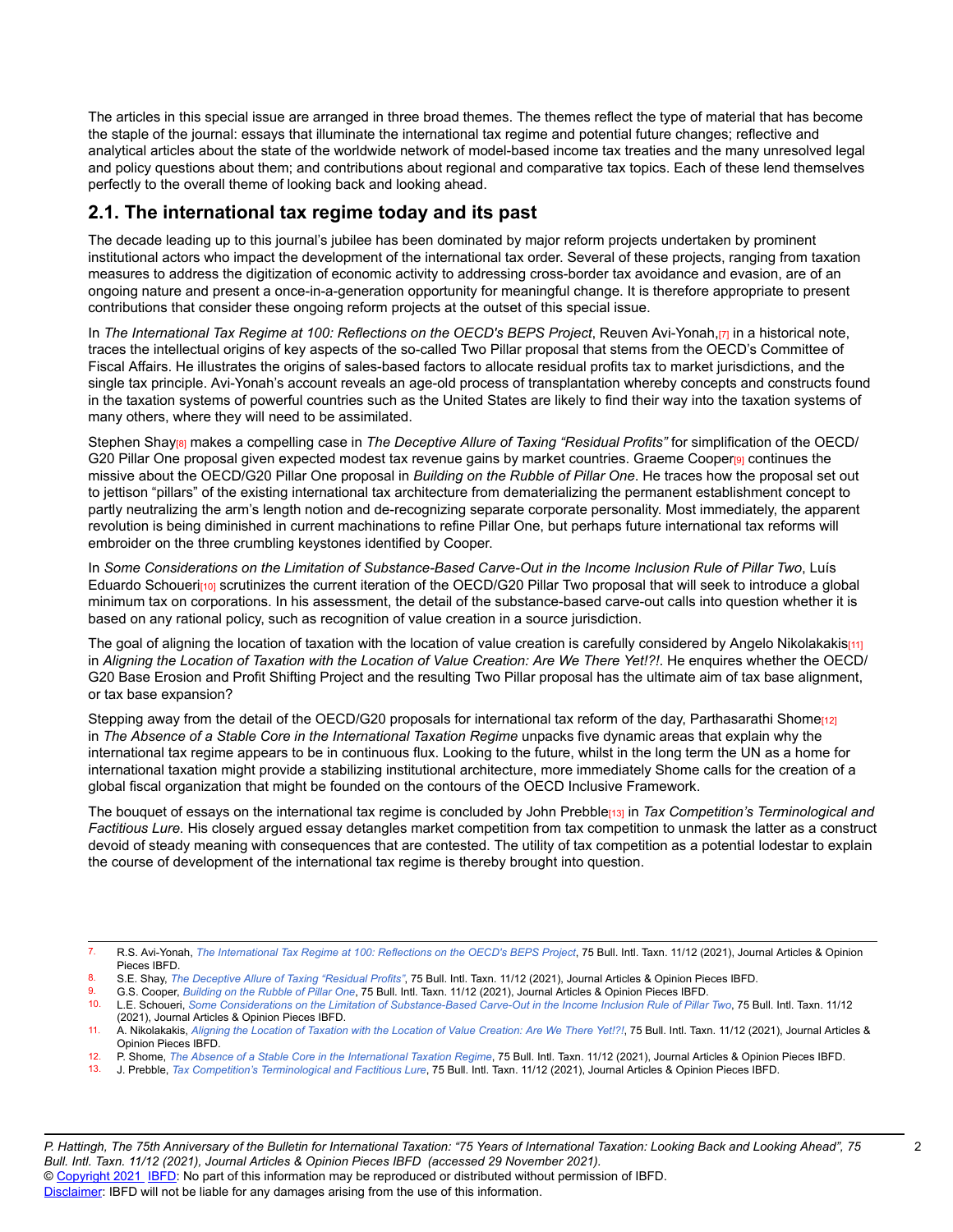### **2.2. The Tax Treaty Monitor**

It is axiomatic that the *Bulletin* has become the major global forum for learned exchange of views about all aspects of tax treaties. In 1946, at a time when there were less than 50 income tax treaties for the avoidance of double taxation globally, articles about tax treaties already regularly appeared in the *Bulletin*. For example, the first of these reported the influential 1945 income tax treaty concluded by the United Kingdom and the United States.[14] Reporting and publishing the text of notable income tax treaties were later transferred out of the *Bulletin* resulting in the IBFD Tax Treaty Database. Another example from the *Bulletin*'s foundational issue dealt with the topic of "The Application of Double Taxation Treaties to New Taxes",[15] which is as current today as it must have been in 1946. In the interregnum, many thought-leading pieces on tax treaties have appeared in the pages of the journal.<sup>[16]</sup> Regular features of the journal $\left[17\right]$  and analytical articles, $\left[18\right]$  some of which led to intense scholarly dialogues,<sub>[19]</sub> as well as special issues,[20] all stand out for the collective contribution to knowledge about the interpretation and application of model-based tax treaties. It is therefore no surprise that in this special issue, the bulk of contributions appear under the famous Tax Treaty Monitor[21] section of the *Bulletin*. These contributions fall largely in two schools. The first school reflects on the future of the tax treaty network and the models, whilst the second is mainly concerned with questions of application and interpretation of the current tax treaty network.

In *Tax Treaties: What Are We Going to Do with Them?*, Joanna Wheeler[22] makes the case that because of new pressures and emerging divergencies, a new approach is required to the utility of tax treaties to deal with current challenges emerging from multilateral engagements about international tax reforms.

- 15. P. Verloren van Themaat, *The Application of Double Taxation Treaties to New Taxes*, 1 Bull. Intl. Fiscal Docn. (1946), pp. 133-135.
- 16. This tradition gained momentum in the 1980s when the *Bulletin* was an established voice for leading scholars, practitioners and thinkers about international fiscal matters. For example, the *Bulletin* in 1980 published a series of articles based on papers delivered at a meeting of the US Branch of the International Fiscal Association (IFA) in Philadelphia on 17 and 18 January 1980. These included articles by four renowned international tax practitioners who were all to become regular contributors on topics concerning the interpretation of bilateral income tax treaties: Long-standing Canadian contributor to the *Bulletin*, Nathan Boidman provided an in-depth discussion of tax treaty interpretation with reference to case law and legal argumentation methods in Canadian law (N. Boidman, *Interpretation of Tax Treaties in Canada*, 34 Bull. Intl. Fiscal Docn. (1980), pp. 388-401). David Rosenbloom dealt with the question "whether there is a difference in interpretation depending upon who is doing the interpreting", which raised questions as to the type of law created by treaties, as seen from a US perspective (D. Rosenbloom, *Tax Treaty Interpretation*, 34 Bull. Intl. Fiscal Docn. (1980), pp. 543-545). David Ward wrote a scholarly article in which he supported the use and application of public international law principles to interpret tax treaties (D.A. Ward, *Principles to be Applied to Interpret Tax Treaties*, 34 Bull. Intl. Fiscal Docn. (1980), pp. 545-551). Ward dealt with issues that were novel at the time, some of which were to become hotly debated in subsequent years and the *casus belli* in disputes before the courts. Topical questions foreshadowed by Ward included the interpretive approach to be followed to model-based tax treaties (liberal or strict; text-based or teleological?); the use of preparatory works; the vexed question of the legal value of the OECD Commentaries; interpretation by reference to domestic law and interpretation by competent authorities. Ward's prophetic article has become a classic in the store of international tax treaty literature. John Avery Jones, another of the journal's long-standing authors, assessed trailblazing legal questions about competent authority agreements concerning the interpretation and application of tax treaties (J. Avery Jones, *Mutual Agreement Procedure*, 34 Bull. Intl. Fiscal Docn. (1980), pp. 556-558). In a similar vein, in 1985 the *Bulletin* published an article based on an IFA Congress panel discussion, under the chairmanship of John Avery Jones, in which Professors Klaus Vogel, Kees van Raad and Sir Ian Sinclair critiqued the views of David A. Ward about the interpretation of clauses patterned on art. 3(2) of the OECD Model (J. Avery Jones, *Interpretation of Tax Treaties*, 39 Bull. Intl. Fiscal Docn. (1985), pp. 75-85). Thus started possibly the longest ongoing debate in the pages of the *Bulletin* about a topic of tax treaty interpretation. The matter still receives regular attention (*see* J.F. Avery Jones, *[A Fresh Look at Article 3\(2\) of the OECD Model](https://research.ibfd.org/#/doc?url=/linkresolver/static/bit_2020_11_o2_2%23bit_2020_11_o2_2)*, 74 Bull. Intl. Taxn. 11 (2020) and M. Lang, *Tax Treaty [Interpretation](https://research.ibfd.org/#/doc?url=/linkresolver/static/bit_2020_11_o2_1%23bit_2020_11_o2_1) – A [Response](https://research.ibfd.org/#/doc?url=/linkresolver/static/bit_2020_11_o2_1%23bit_2020_11_o2_1) to John Avery Jones*, 74 Bull. Intl. Taxn. 11 (2020), Journal Articles & Opinion Pieces IBFD).
- 17. From March 1998 to February 2008, Klaus Vogel was editor of the Tax Treaty Monitor: Tax Treaty News section of the *Bulletin*, in which he surveyed current developments from around the world and provided often terse but immensely insightful commentary. Brian J. Arnold succeeded Klaus Vogel and continued the tradition, from July 2008 to December 2014, of not only dedicated reporting but also incisive analyses of global tax treaty developments. After December 2014, this feature ceased to appear in the journal because coverage of news about tax treaty developments was transferred to IBFD's daily tax news service.
- 18. There are too many impactful articles to comprehensively catalogue here. Good examples include W.F.G. Wijnen & J.J.P. de Goede, *[The UN Model in](https://research.ibfd.org/#/doc?url=/linkresolver/static/bit_2014_03_un_1%23bit_2014_03_un_1) [Practice 1997–2013](https://research.ibfd.org/#/doc?url=/linkresolver/static/bit_2014_03_un_1%23bit_2014_03_un_1)*, 68 Bull. Intl. Taxn. 3 (2014), Journal Articles & Opinion Pieces IBFD, which is widely regarded as recording the sharp decline of the use of art. 12 of the OECD Model by tax treaty negotiators. Since 1999, by special agreement, the *Bulletin* and the *British Tax Review* published seven analytical and much-cited articles by the International Tax Group.
- 19. A celebrated dialogue about OECD guidelines that could aid resolution of so-called conflicts of qualification under model-based income tax treaties occurred in the Bulletin between 2001 and 2003 (see J.F. Avery Jones, The "One True [Meaning"](https://research.ibfd.org/#/doc?url=/linkresolver/static/bifd060102%23bifd060102) of a Tax Treaty, 55 Bull. Intl. Fiscal Docn. 6 (2001), at p. 22, Journal Articles & Opinion Pieces IBFD; K. Vogel, *[Conflicts of Qualification: The Discussion Is Not Finished](https://research.ibfd.org/#/doc?url=/linkresolver/static/bifd020302%23bifd020302)*, 57 Bull. Intl. Fiscal Docn. 2 (2003), at p. 41, Journal Articles & Opinion Pieces IBFD; A. Rust, *[The New Approach to Qualification Conflicts Has Its Limits](https://research.ibfd.org/#/doc?url=/linkresolver/static/bifd020303%23bifd020303)*, 57 Bull. Intl. Fiscal Docn. 2 (2003), at p. 45, Journal Articles & Opinion Pieces IBFD; J.F. Avery Jones, Conflicts of [Qualification:](https://research.ibfd.org/#/doc?url=/linkresolver/static/bifd050302%23bifd050302) Comment on Prof. Vogel's and Alexander Rust's Articles 57 Bull. Intl.Fiscal Docn. 5 (2003), at p. 184, Journal Articles & Opinion Pieces IBFD).
- 20. *See*, for example, R.J. Danon & W. Schön, *Foreword: Tax Treaty [Interpretation](https://research.ibfd.org/#/doc?url=/linkresolver/static/bit_2020_04_o2_12%23bit_2020_04_o2_12) after BEPS*, 74 Bull. Intl. Taxn. 4/5 (2020), Journal Articles & Opinion Pieces IBFD; A. Christians, W. Schön & S.E. Shay, *Foreword: International Tax Policy in a Disruptive [Environment](https://research.ibfd.org/#/doc?url=/linkresolver/static/bit_2018_04_int_4%23bit_2018_04_int_4)*, 72 Bull. Intl. Taxn. 4/5 (2018), Journal Articles & Opinion Pieces IBFD and special issues dedicated to the deliberations of the International Association of Tax Judges (W.F.G. Wijnen, *[Introduction](https://research.ibfd.org/#/doc?url=/linkresolver/static/bit_2021_09_int_1%23bit_2021_09_int_1)*, 75 Bull. Intl. Taxn. 9 (2021), Journal Articles & Opinion Pieces IBFD and W.F.G. Wijnen & G.T. Pagone, *[Special Issue – Introduction](https://research.ibfd.org/#/doc?url=/linkresolver/static/bit_2019_08_int_3%23bit_2019_08_int_3)*, 73 Bull. Intl. Taxn. 8 (2019), Journal Articles & Opinion Pieces IBFD).
- 21. The Tax Treaty Monitor was started in the December 1997 issue of the *Bulletin*. It was intended to be published at approximately three-monthly intervals to "examine various important issues affecting the application of tax treaties. A review of significant events and a list of recently signed treaties will also be included." (*Editorial*, 51 Bull. Intl. Fiscal Docn. 12 (1997), at p. 530).
- 22. J.C. Wheeler, *Tax [Treaties:](https://research.ibfd.org/#/doc?url=/linkresolver/static/bit_2021_11_o2_15%23bit_2021_11_o2_15) What Are We Going to Do with Them?*, 75 Bull. Intl. Taxn. 11/12 (2021), Journal Articles & Opinion Pieces IBFD.

<sup>14.</sup> R. Staples, *Convention between the Government of the United Kingdom and Northern Ireland and the Government of the United States of America*, 1 Bull. Intl. Fiscal Docn. (1946), pp. 42-46.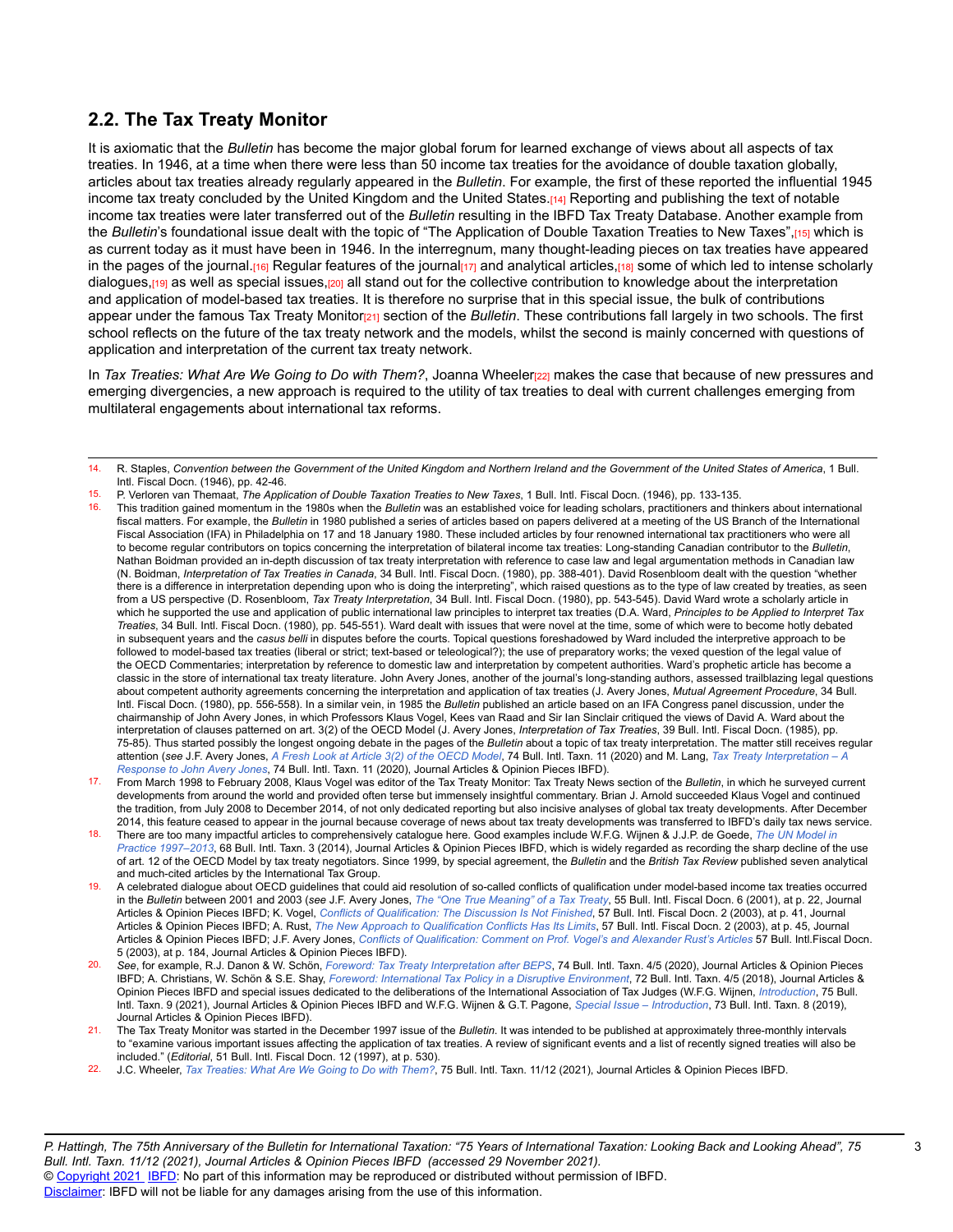Stef van Weeghel<sub>[23]</sub> calls for a new type of multilateral framework with baseline and optionality in *Have the OECD Model and UN Model Served Their Purpose? Are They Still Fit for Purpose?* because the OECD and UN Models appear to have reached the end of their effectiveness to deal with existing challenges. This is a topic about which views may differ, as Helmut Loukota<sub>[24]</sub> argues in *Have the OECD and UN Models Served Their Purpose?* Loukota maintains that the models perfectly served their purpose of being treaty-harmonizing forces and will continue to do so in the future*.*

Philip Baker[25] offers further perspective on the future of the international tax treaty network in *Multilateral Tax Treaties.* He outlines areas of cross-border taxation that are suitable for multilateral as opposed to bilateral solutions and their benefits.

In *Tax Treaty Policy in West Africa: Past, Present and Future, Belema Obuoforibo<sub>[26]</sub> charts the development of tax treaties in* West Africa, including a multilateral approach and prospects for enhancement of intra-regional trade.

The second school of articles starts with reflections on the nature of current income tax treaties and particularly their use for tax avoidance purposes. In *From the Avoidance of Double Taxation to the Avoidance of Double Non-Taxation: The Changing Objectives of Tax Treaties,* Porus F. Kaka[27] attributes the failure of the existing network of tax treaties to deal with cross-border tax avoidance to the lack, for too long, of multilateral solutions. Charl du Toit<sub>[28]</sub> questions and points out in *Beneficial Owner: The Enigma Storms Ahead* that, despite all the criticism beneficial ownership has received, the concept's use as a "policing term" appears to be ever-increasing.

In Twenty Years of Change to the Treatment of Services in the OECD Model and the UN Model, Carmel Peters[29] illustrates a shift in international tax treaty policy in this area that favours allocating greater taxing rights to source countries. Jan de Goede,[30] in The Future of the Taxation of Software Payments: Reflections on the Proposal to Amend Article 12 of the UN *Model as Discussed by the UN Tax Committee in April 2021*, deals with the hard question of the tax treaty treatment of software payments. He points to inevitable complexity in the ongoing work to refine an area that is rife for divergent interpretations.

John F. Avery Jones[31] sheds light on a fundamental provision of model-based tax treaties in *What Can We Learn from the History of Article 21 of the OECD Model?* The history reveals an unsatisfactory explanation of the original design of this aspect of the OECD Model, including the possibility that misunderstanding informed parts of the model clause. Kees van Raad,[32] in *Proposal for a Reform of Article 21 of the OECD Model*, puts forward a possible corrective. He illustrates that careful consideration is required to synchronize the distributive rules of the models with article 21. This duet of articles by two masters offers a powerful warning to draftspersons who are responsible for crafting and amending international legal instruments or models: utmost care is required to avoid cementing flaws in a network of legal instruments.

Michael Lang[33] deals with a basic but neglected question of tax credit relief under tax treaties in *What Is a "Tax Paid in That Other State" under Article 23 of the OECD Model?* His position is that the tax authorities of the state of residence must independently determine whether, and to what extent, the amount paid to the tax authorities of the state of source qualifies for tax treaty credit relief.

The Tax Treaty Monitor section for this special issue concludes with three contributions about tax treaty interpretation with an eye to the future. In *The Interpretation of Tax Treaties: Looking to the Future,* Brian J. Arnold[34] explains why national courts often make fundamental mistakes in deciding tax treaty cases. Arnold's solution is a process whereby tax treaty experts could be asked to provide non-binding advice to national courts on tax treaty issues.

<sup>23.</sup> S. van Weeghel, *[Have the OECD Model and the UN Model Served Their Purpose? Are They Still Fit for Purpose?](https://research.ibfd.org/#/doc?url=/linkresolver/static/bit_2021_11_o2_12%23bit_2021_11_o2_12)*, 75 Bull. Intl. Taxn. 11/12 (2021), Journal Articles & Opinion Pieces IBFD.

<sup>24.</sup> H. Loukota, *[Have the OECD and UN Models Served Their Purpose?](https://research.ibfd.org/#/doc?url=/linkresolver/static/bit_2021_11_o2_6%23bit_2021_11_o2_6)*, 75 Bull. Intl. Taxn. 11/12 (2021), Journal Articles & Opinion Pieces IBFD.<br>25. P. Baker *Multilateral Tax Treaties*, 75 Bull. Intl. Taxn. 11/12 (2021), J

<sup>25.</sup> P. Baker, *[Multilateral](https://research.ibfd.org/#/doc?url=/linkresolver/static/bit_2021_11_o2_4%23bit_2021_11_o2_4) Tax Treaties*, 75 Bull. Intl. Taxn. 11/12 (2021), Journal Articles & Opinion Pieces IBFD.

<sup>26.</sup> B.R. Obuoforibo, Tax Treaty Policy in West Africa: Past, [Present](https://research.ibfd.org/#/doc?url=/linkresolver/static/bit_2021_11_bj_1%23bit_2021_11_bj_1) and Future, 75 Bull. Intl. Taxn. 11/12 (2021), Journal Articles & Opinion Pieces IBFD.<br>27 PE Kaka, From the Avoidance of Double Taxation to the Avoidance P.F. Kaka, From the Avoidance of Double Taxation to the Avoidance of Double [Non-Taxation:](https://research.ibfd.org/#/doc?url=/linkresolver/static/bit_2021_11_o2_11%23bit_2021_11_o2_11) The Changing Objectives of Tax Treaties, 75 Bull. Intl. Taxn.

<sup>11/12</sup> (2021), Journal Articles & Opinion Pieces IBFD.

<sup>28.</sup> C.P. du Toit, *[Beneficial Owner: The Enigma Storms Ahead](https://research.ibfd.org/#/doc?url=/linkresolver/static/bit_2021_11_o2_7%23bit_2021_11_o2_7)*, 75 Bull. Intl. Taxn. 11/12 (2021), Journal Articles & Opinion Pieces IBFD.

<sup>29.</sup> C. Peters, Twenty Years of Change to the [Treatment](https://research.ibfd.org/#/doc?url=/linkresolver/static/bit_2021_11_o2_21%23bit_2021_11_o2_21) of Services in the OECD Model and the UN Model, 75 Bull. Intl. Taxn. 11/12 (2021), Journal Articles & Opinion Pieces IBFD.

<sup>30.</sup> J.J.P. de Goede, The Future of the Taxation of Software Payments: [Reflections](https://research.ibfd.org/#/doc?url=/linkresolver/static/bit_2021_11_o2_9%23bit_2021_11_o2_9) on the Proposal to Amend Article 12 of the UN Model as Discussed by the UN *Tax [Committee](https://research.ibfd.org/#/doc?url=/linkresolver/static/bit_2021_11_o2_9%23bit_2021_11_o2_9) in April 2021*, 75 Bull. Intl. Taxn. 11/12 (2021), Journal Articles & Opinion Pieces IBFD.

<sup>31.</sup> J.F. Avery Jones, What Can We Learn from the History of Article 21 of the OECD [Model?](https://research.ibfd.org/#/doc?url=/linkresolver/static/bit_2021_11_o2_13%23bit_2021_11_o2_13), 75 Bull. Intl. Taxn. 11/12 (2021), Journal Articles & Opinion Pieces IBFD.

<sup>32.</sup> C. van Raad, *[Proposal for a Reform of Article 21 of the OECD Model](https://research.ibfd.org/#/doc?url=/linkresolver/static/bit_2021_11_o2_14%23bit_2021_11_o2_14)*, 75 Bull. Intl. Taxn. 11/12 (2021), Journal Articles & Opinion Pieces IBFD.

M. Lang, What Is a "Tax Paid in That Other State" under Article 23 of the OECD [Model?](https://research.ibfd.org/#/doc?url=/linkresolver/static/bit_2021_11_o2_18%23bit_2021_11_o2_18), 75 Bull. Intl. Taxn. 11/12 (2021), Journal Articles & Opinion Pieces IBFD.

<sup>34.</sup> B.J. Arnold, *The [Interpretation](https://research.ibfd.org/#/doc?url=/linkresolver/static/bit_2021_11_o2_2%23bit_2021_11_o2_2) of Tax Treaties: Looking to the Future*, 75 Bull. Intl. Taxn. 11/12 (2021), Journal Articles & Opinion Pieces IBFD.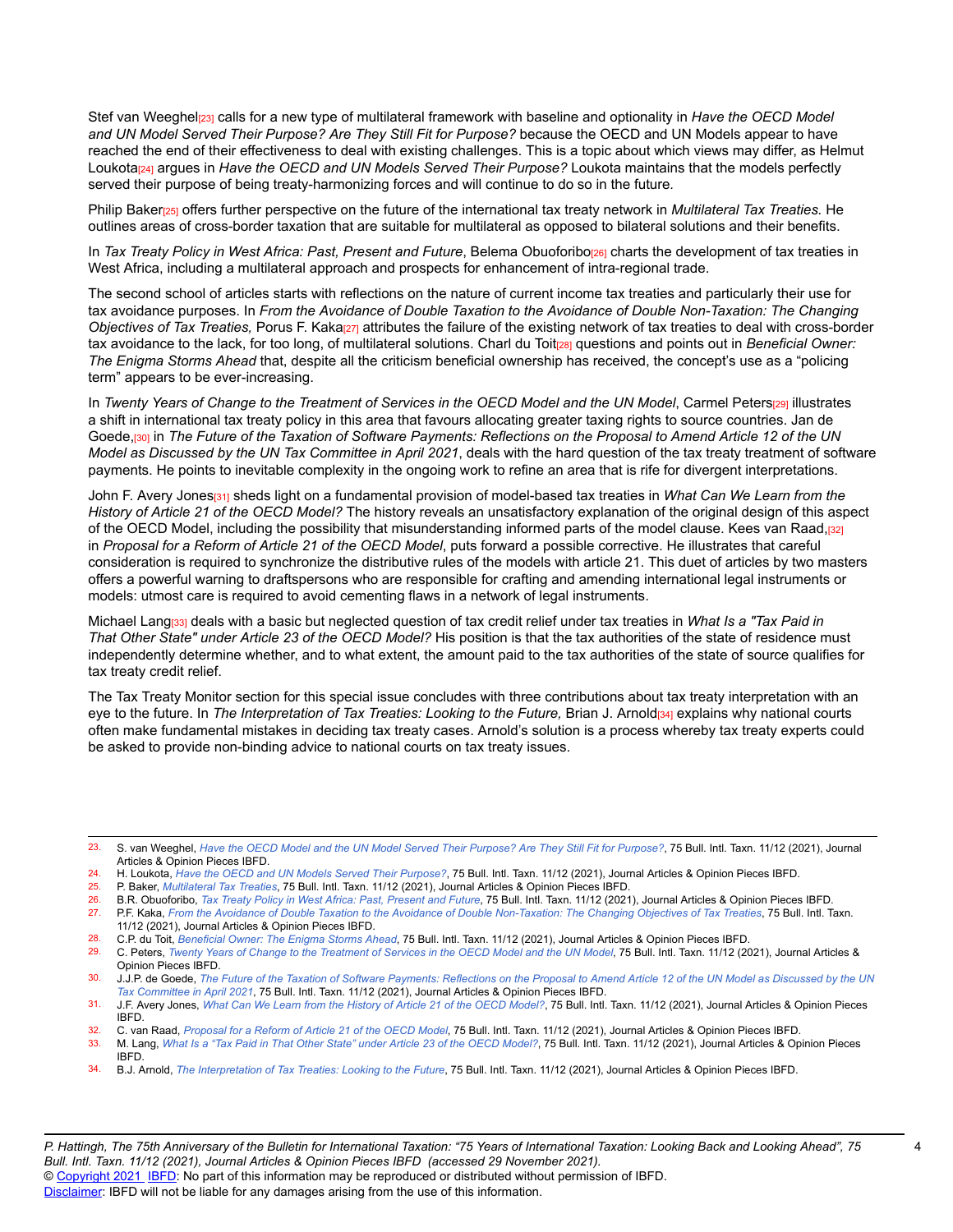Guglielmo Maisto<sub>[35]</sub> explains how common tax treaty interpretation may in the future be enhanced following work of the International Law Commission of recent years in *Interpretation of Tax Treaties and the Decisions of Foreign Tax Courts as a* "Subsequent Practice" under Articles 31 and 32 of the Vienna Convention on the Law of Treaties (1969). He sets out legal and practical considerations under public international law for the use of the decisions of foreign tax courts to aid common tax treaty interpretation.

In *International Investment Agreements and the International Tax System: The Potential of Complementarity and Harmonious Interpretation*, Robert Danon and Sebastian Wuschka<sub>[36]</sub> analyse the similarities and differences between key aspects of the international investment protection treaty regime and the international tax regime, making a case for harmonious interpretation. This trailblazing analysis points to prospects for legally integrating various allied fields of international economic law in future.

#### **2.3. Regional and comparative taxation**

The last theme addressed by contributions in this special issue concerns regional and comparative taxation.

Nathan Boidman and Michael N. Kandev<sub>[37]</sub> explain what Canada has done and may still do in response to external pressures to reform in *Canada at the Crossroads of International Tax Reform: Between Harmonization and Tax Competition.* They conclude that, whilst uneven implementation of global tax proposals has been witnessed, Canada has increased taxes on foreign multinationals and wealthy and/or foreign individuals in the name of tax fairness.

In *Japan's Corporate Income Tax: 1995-2021*, Yoshihiro Masui[38] reveals three broad trends. He concludes by pointing to a likely further shift to VAT or an alternative form of tax base in Japan to deal with a disruptive and more digitalized global market.

Jinyan Li<sub>[39]</sub> charts China's transformation from a norm taker to a norm shaker and its implications for global tax governance in *China's Rising (and the United States' Declining) Influence in Global Tax Governance? Some Observations*. Since the 1980s, she has illuminated readers of the *Bulletin* on the position of China in the international tax order. In *The Belt and Road Initiative Tax Administration Cooperation Mechanism <i>(BRITACOM): Where Is It Heading?*, Na Li<sub>1401</sub> proposes that the agenda of the BRITACOM should not only be to produce soft law instruments, but should include the negotiation of multilateral conventions to achieve its aims.

The closing analysis belongs to Frans Vanistendael,[41] former Academic Chair of IBFD who passed away shortly after finalizing his contribution for this special issue.[42] It is an immense privilege to publish his visionary essay, *An EU Corporate Income Tax Filling the Hole in the EU Budget: An End to Tax Competition and "Tax-Abuse"?* Vanistendael proposes that an EU corporate income tax will not only raise revenue for the EU Budget, but is likely to end tax competition between Member States as well as several forms of tax abuse. Ultimately, it will enhance democracy within the European Union.

Finally, as a tailpiece we reprint *Mickey Mouse: A British Tax Evaden*<sup>43</sup> that appeared in 1981, most probably written by D.A. van Waardenburg, as an example of the more amusing aspects of taxation that, at times, receive attention in the *Bulletin*.

# **3. Looking Back: The** *Bulletin* **as a Window**

The *Bulletin*'s entire archive has become electronically available to the public as part of the activities celebrating the 75th anniversary.[44] The impression gained from studying back issues of the journal is one of the *Bulletin* as a window through which key moments in the development of the international tax regime and its communities may be seen. Readers are invited to

- 35. G. Maisto, [Interpretation](https://research.ibfd.org/#/doc?url=/linkresolver/static/bit_2021_11_o2_20%23bit_2021_11_o2_20) of Tax Treaties and the Decisions of Foreign Tax Courts as a "Subsequent Practice" under Articles 31 and 32 of the Vienna *[Convention](https://research.ibfd.org/#/doc?url=/linkresolver/static/bit_2021_11_o2_20%23bit_2021_11_o2_20) on the Law of Treaties (1969)*, 75 Bull. Intl. Taxn. 11/12 (2021), Journal Articles & Opinion Pieces IBFD.
- 36. R.J. Danon & S. Wuschka, International Investment Agreements and the International Tax System: The Potential of [Complementarity](https://research.ibfd.org/#/doc?url=/linkresolver/static/bit_2021_11_o2_19%23bit_2021_11_o2_19) and Harmonious *[Interpretation](https://research.ibfd.org/#/doc?url=/linkresolver/static/bit_2021_11_o2_19%23bit_2021_11_o2_19)*, 75 Bull. Intl. Taxn. 11/12 (2021), Journal Articles & Opinion Pieces IBFD.

38. Y. Masui, *Japan's Corporate Income Tax: [1995-2021](https://research.ibfd.org/#/doc?url=/linkresolver/static/bit_2021_11_jp_1%23bit_2021_11_jp_1)*, 75 Bull. Intl. Taxn. 11/12 (2021), Journal Articles & Opinion Pieces IBFD.

39. J. Li, China's Rising (and the United States' Declining) Influence in Global Tax [Governance?](https://research.ibfd.org/#/doc?url=/linkresolver/static/bit_2021_11_cn_2%23bit_2021_11_cn_2) Some Observations, 75 Bull. Intl. Taxn. 11/12 (2021), Journal Articles & Opinion Pieces IBFD.

40. L. Na, The Belt and Road Initiative Tax [Administration](https://research.ibfd.org/#/doc?url=/linkresolver/static/bit_2021_11_cn_1%23bit_2021_11_cn_1) Cooperation Mechanism (BRITACOM): Where Is It Heading?, 75 Bull. Intl. Taxn. 11/12 (2021), Journal Articles & Opinion Pieces IBFD.

41. F.J.G.M. Vanistendael, An EU Corporate Income Tax Filling the Hole in the EU Budget: An End to Tax [Competition](https://research.ibfd.org/#/doc?url=/linkresolver/static/bit_2021_11_e2_1%23bit_2021_11_e2_1) and "Tax Abuse"?, 75 Bull. Intl. Taxn. 11/12 (2021), Journal Articles & Opinion Pieces IBFD.

42. *See* the text above at [n. 5.](https://research.ibfd.org/#/doc?url=/linkresolver/static/bit_2021_11_int_4_fn_5%23bit_2021_11_int_4_fn_5)

43. S.N., *Mickey [Mouse:](https://research.ibfd.org/#/doc?url=/linkresolver/static/bit_2021_11_int_1%23bit_2021_11_int_1) A British Tax Evader*, 75 Bull. Intl. Taxn. 11/12 (2021), Journal Articles & Opinion Pieces IBFD.

44. All editions of the journal from 1946 to 1998 can be accessed on the IBFD Library Portal. *See* [https://library.ibfd.org/client/en\\_GB/ibfdlibrary/?rm=BULLETIN](https://library.ibfd.org/client/en_GB/ibfdlibrary/?rm=BULLETIN+75TH+0%7C%7C%7C1%7C%7C%7C0%7C%7C%7Ctrue) [+75TH+0%7C%7C%7C1%7C%7C%7C0%7C%7C%7Ctrue.](https://library.ibfd.org/client/en_GB/ibfdlibrary/?rm=BULLETIN+75TH+0%7C%7C%7C1%7C%7C%7C0%7C%7C%7Ctrue)

<sup>37.</sup> N. Boidman & M.N. Kandev, Canada at the Crossroads of International Tax Reform: Between [Harmonization](https://research.ibfd.org/#/doc?url=/linkresolver/static/bit_2021_11_ca_1%23bit_2021_11_ca_1) and Tax Competition, 75 Bull. Intl. Taxn. 11/12 (2021), Journal Articles & Opinion Pieces IBFD.